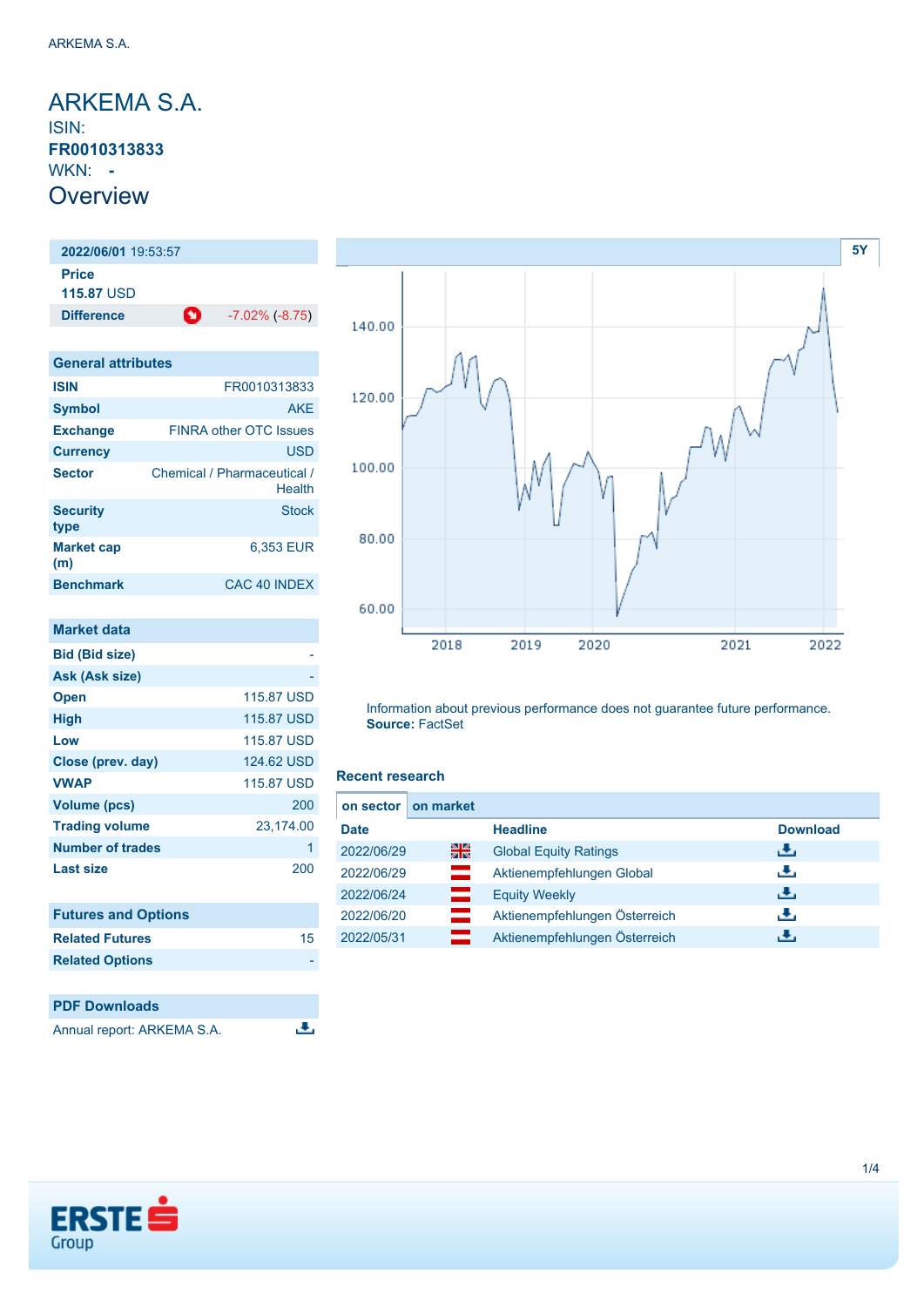# Details

**2022/06/01** 19:53:57

**Price 115.87** USD

**Difference** -7.02% (-8.75)

| <b>General attributes</b> |                                       |  |
|---------------------------|---------------------------------------|--|
| <b>ISIN</b>               | FR0010313833                          |  |
| <b>Symbol</b>             | <b>AKF</b>                            |  |
| <b>Exchange</b>           | <b>FINRA other OTC Issues</b>         |  |
| <b>Currency</b>           | <b>USD</b>                            |  |
| <b>Sector</b>             | Chemical / Pharmaceutical /<br>Health |  |
| <b>Security</b><br>type   | Stock                                 |  |
| <b>Market cap</b><br>(m)  | 6.353 EUR                             |  |
| <b>Benchmark</b>          | CAC 40 INDEX                          |  |

| Market data             |            |
|-------------------------|------------|
| <b>Bid (Bid size)</b>   |            |
| Ask (Ask size)          |            |
| <b>Open</b>             | 115.87 USD |
| <b>High</b>             | 115.87 USD |
| Low                     | 115.87 USD |
| Close (prev. day)       | 124.62 USD |
| <b>VWAP</b>             | 115.87 USD |
| Volume (pcs)            | 200        |
| <b>Trading volume</b>   | 23,174.00  |
| <b>Number of trades</b> |            |
| Last size               | 200        |

| <b>Performance and Risk</b> |       |       |       |  |
|-----------------------------|-------|-------|-------|--|
|                             | 6M    | 1Y    | 3Y    |  |
| <b>Perf</b> (%)             |       |       |       |  |
| Perf (abs.)                 |       |       |       |  |
| <b>Beta</b>                 | 1.27  | 1.13  | 1.06  |  |
| <b>Volatility</b>           | 45.61 | 34.23 | 25.72 |  |



Information about previous performance does not guarantee future performance. **Source:** FactSet

| <b>Price data</b>                           |                         |
|---------------------------------------------|-------------------------|
| Ø price 5 days   Ø volume 5 days (pcs.)     | 23.17 USD (158)         |
| Ø price 30 days   Ø volume 30 days (pcs.)   | 40.49 USD (250)         |
| Ø price 100 days   Ø volume 100 days (pcs.) | 33.24 USD (322)         |
| Ø price 250 days   Ø volume 250 days (pcs.) | 37.58 USD (473)         |
| <b>YTD High   date</b>                      | 151.00 USD (2022/01/14) |
| <b>YTD Low   date</b>                       | 115.87 USD (2022/06/01) |
| 52 Weeks High   date                        | 151.00 USD (2022/01/14) |
| 52 Weeks Low   date                         | 115.87 USD (2022/06/01) |

### **All listings for ARKEMA S.A.**

| Exchange $\Box$       | <b>Date</b>    | <b>Time Price</b> |                 | <b>Trading</b><br>volume (mio.) | <b>Number of</b><br>trades |
|-----------------------|----------------|-------------------|-----------------|---------------------------------|----------------------------|
| Vienna Stock Exchange | 2022/<br>07/01 |                   | 17:32 85.94 EUR | 0.00                            | 3                          |
| Tradegate             | 2022/<br>07/01 |                   | 12:21 86.50 EUR | 0.01                            | 2                          |
| <b>Stuttgart</b>      | 2022/<br>07/01 |                   | 15:38 86.54 EUR | 0.00                            | 8                          |
| <b>Munich</b>         | 2022/<br>07/01 |                   | 08:03 84.38 EUR | 0.00                            | 1                          |
| London Stock Exchange | 2022/          |                   | 17:30 85.93 EUR | 0.00                            | 1                          |

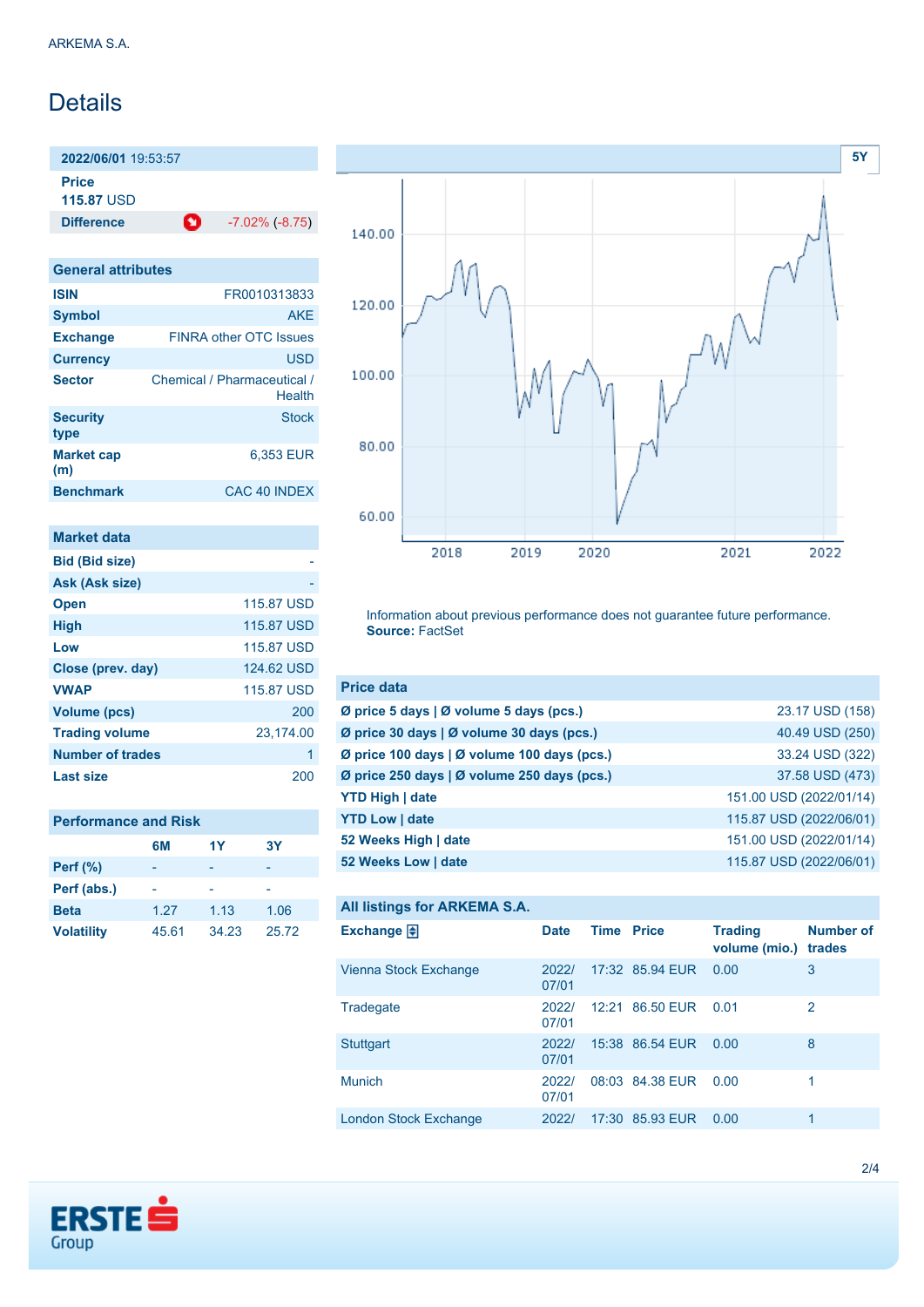| <b>European Trade Reporting</b> | 07/01          |                       |       |                   |
|---------------------------------|----------------|-----------------------|-------|-------------------|
| Frankfurt                       | 2022/<br>07/01 | 09:10 84.56 EUR       | 0.00  |                   |
| <b>FINRA other OTC Issues</b>   | 2022/<br>06/01 | 19:53 115.87 USD 0.02 |       | 1                 |
| <b>Euronext Paris</b>           | 2022/<br>07/01 | 17:35 85.92 EUR       | 13.98 | 3,610             |
| <b>Duesseldorf</b>              | 2022/<br>07/01 | 19:00 85.32 EUR       | 0.00  | $12 \overline{ }$ |
| <b>Berlin</b>                   | 2022/<br>07/01 | 08:08 83.38 EUR 0.00  |       |                   |